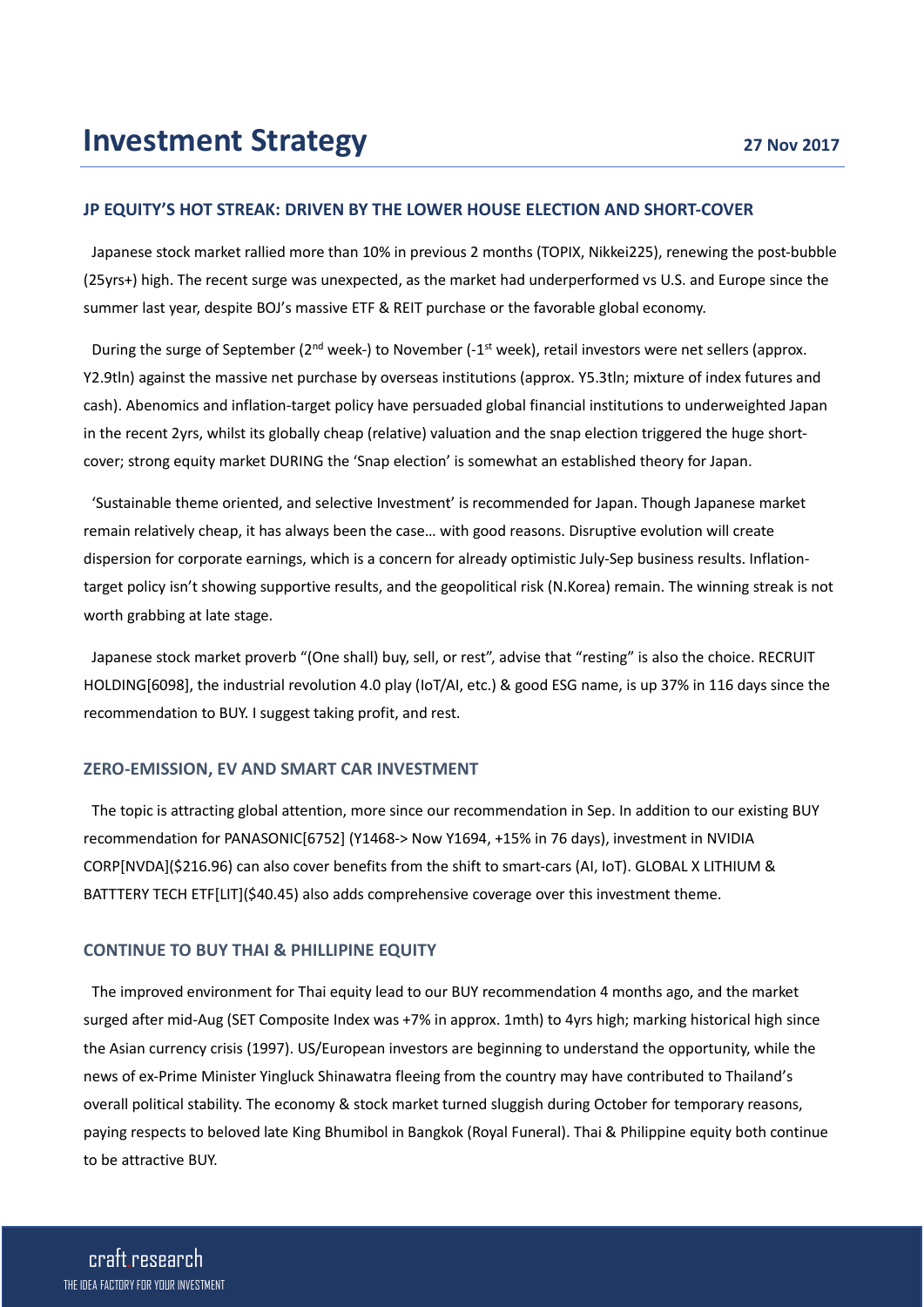## **CRYPTOCURRENCY IS NOW TOO LARGE TO IGNORE**

Cryptocurrency has been one of our topics of interest (and recommended as BUY) for some time, while the evolution is now reaching the point where its now "too large to ignore" for investors, financial institutions, regulators, and the public.

The cryptocurrency outbreak began this Spring. 1329 cryptocurrencies are now traded at 6947 exchanges around world, with aggregate market cap of approx. \$267bln, trading more than \$10bln/day. Top 10 names cover represent more than 90% of this presence, which is now comparable to an 'equity' market of one developed country.



| ≛# | <b>Name</b>                                                 | <b>Market Cap</b> |
|----|-------------------------------------------------------------|-------------------|
| 1  | <b>a</b> Bitcoin                                            | \$140,865,444,720 |
| 2  | $\bullet$ Ethereum                                          | \$44,950,316,373  |
| 3  | <b>Bitcoin Cash</b>                                         | \$26,810,786,121  |
| 4  | $\cdot$ Ripple                                              | \$9,517,370,481   |
| 5. | $\boldsymbol{\Xi}$ Dash                                     | \$4,594,016,492   |
| 6  | <b>@</b> Litecoin                                           | \$4,238,742,362   |
| 7  | <b>Monero</b>                                               | \$2,528,737,499   |
| 8  | <b>NEO</b>                                                  | \$2,438,644,000   |
| 9  | ● IOTA                                                      | \$2,097,833,804   |
| 10 | $\textcircled{\textcirc}$ Ethereum Classic $$2.058.003.152$ |                   |

#### Total Market Cap of All Cryptocurrencies Top 10 Cryptocurrencies by Market Cap

The striking trend is the growth of ICOs (Initial Coin Offering: Capital raising by issuing cryptocurrencies). 46 deals which raised total of approx. \$96mln (largest deal was approx. \$15m) in 2016, while there are 228 deals worth total of \$3.6bln (approx. 10 deals raising more than \$100m) as of end of October this year.

It's important to highlight that ICO legal infrastructure is premature, and the risk is extremely large; just as warned by financial regulatory authorities around the world. However, the fact that such large capital is funded without any participation of traditional financial institutions proves the disruptive power of cryptocurrency & FinTech.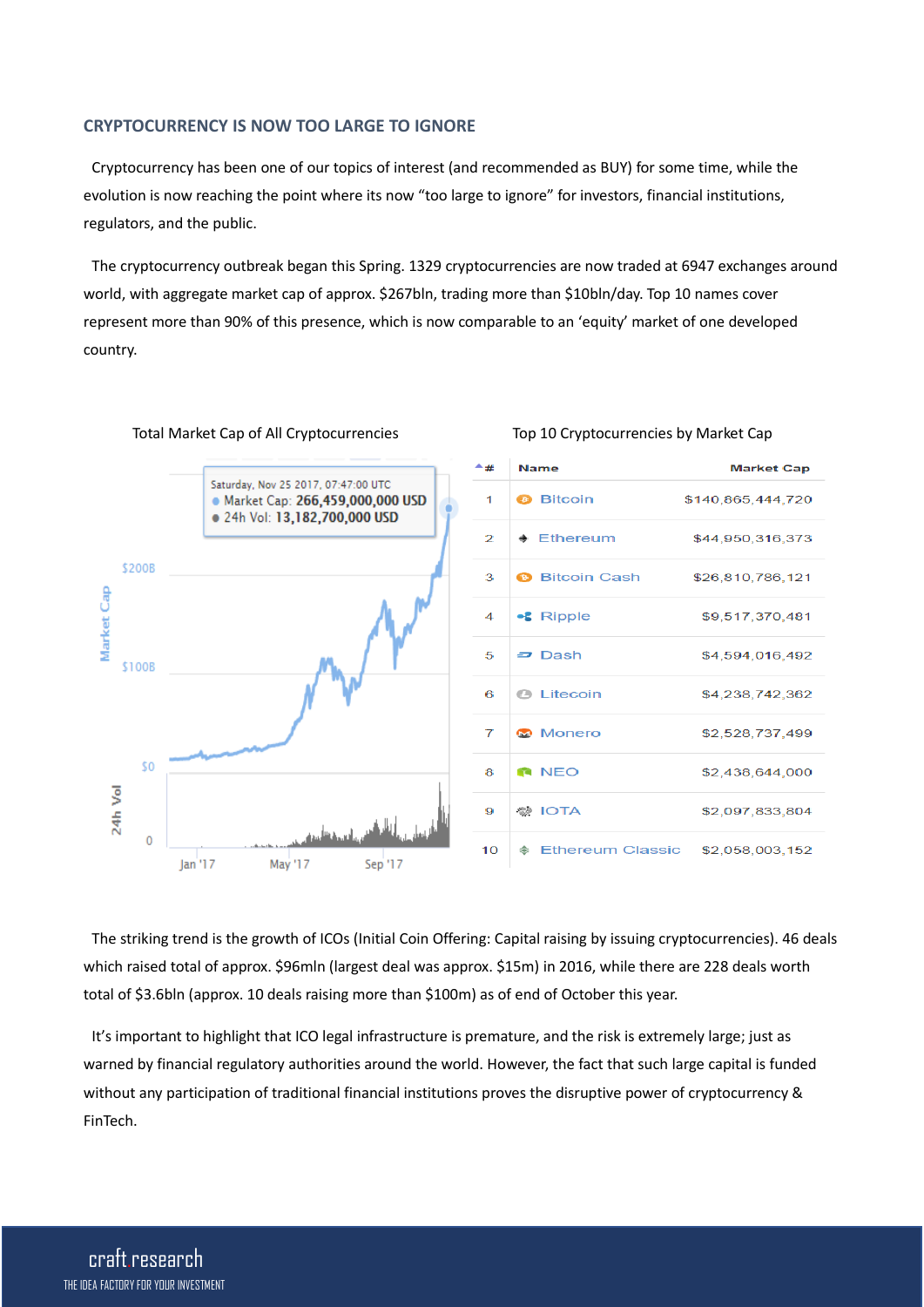Global financial institutions are pacing fast toward cryptocurrency business. CME, the global major derivatives exchange, is already listing cryptocurrency futures in December; CBOE is expected to follow. Cryptocurrency ETFs are expected soon. More than 20 funds invest in cryptocurrency theme, whist few hedge funds or HFTs are seen to be market-making, investing, and day-trading.

The introduction of legal and regulatory framework, and activities by large industry participants may continue to create volatility for the cryptocurrency market. However, the fundamental value of the cryptocurrency ecosystem will continue to expand the industry. BITCOIN[BTC] recommended to BUY at Y454,620(2017.8.20) is already traded above Y990k(up 118% in 107 days), but the view is reiterated. RIPPLE[XRP] is also an attractive BUY, expecting its growth in the international bank transfer ledger market.

# **INVESTMENT IDEAS**

## **RECRUIT HOLDINGS[6098] BUY -> TAKE PROFIT(37% IN 116DAYS)**

- •TSE1st listed stock, 1919yen(2017.8.1), 3-6mth view -> Now Y2633
- •High ESG ratings, good earnings momentum
- •Innovative Web/IT business model to enter investment-return period

## **BUY US\$ / SELL YEN, REITERATED**

•Short-term(few weeks) & Mid-term (few months), expecting global interest rate hike •Y110.7/US\$(2017.8.1) -> now Y111.59.8/\$ ... flat performance

## **KDDI[9433] BUY REITERATED**

- •TSE1st listed stock, 3020yen(2017.8.1), 3-6mth view -> Now Y3088 +2.3%
- •High ESG ratings, good earnings momentum, share buy-back

#### **PANASONIC[6752] BUY REITERATED**

- •TSE1st listed stock, Y1468(2017.9.11) -> Now Y1694 +15%
- •Automotive Litheum Ion Batteries
- •Profit recovery for Mar 2018 good

## **NVIDIA CORP[NVDA] BUY (NEW)**

- •Nasdaq, \$216.96(2017.11.24)
- •EV/PHV, Smart-car(AI, IoT) theme

# **GLOBAL X LITHIUM & BATTERY TECH ETF[LIT] BUY (NEW)**

- •NYSE Arca, \$40.45(2017.11.24)
- •Zero-Emmission, EV/PHV theme